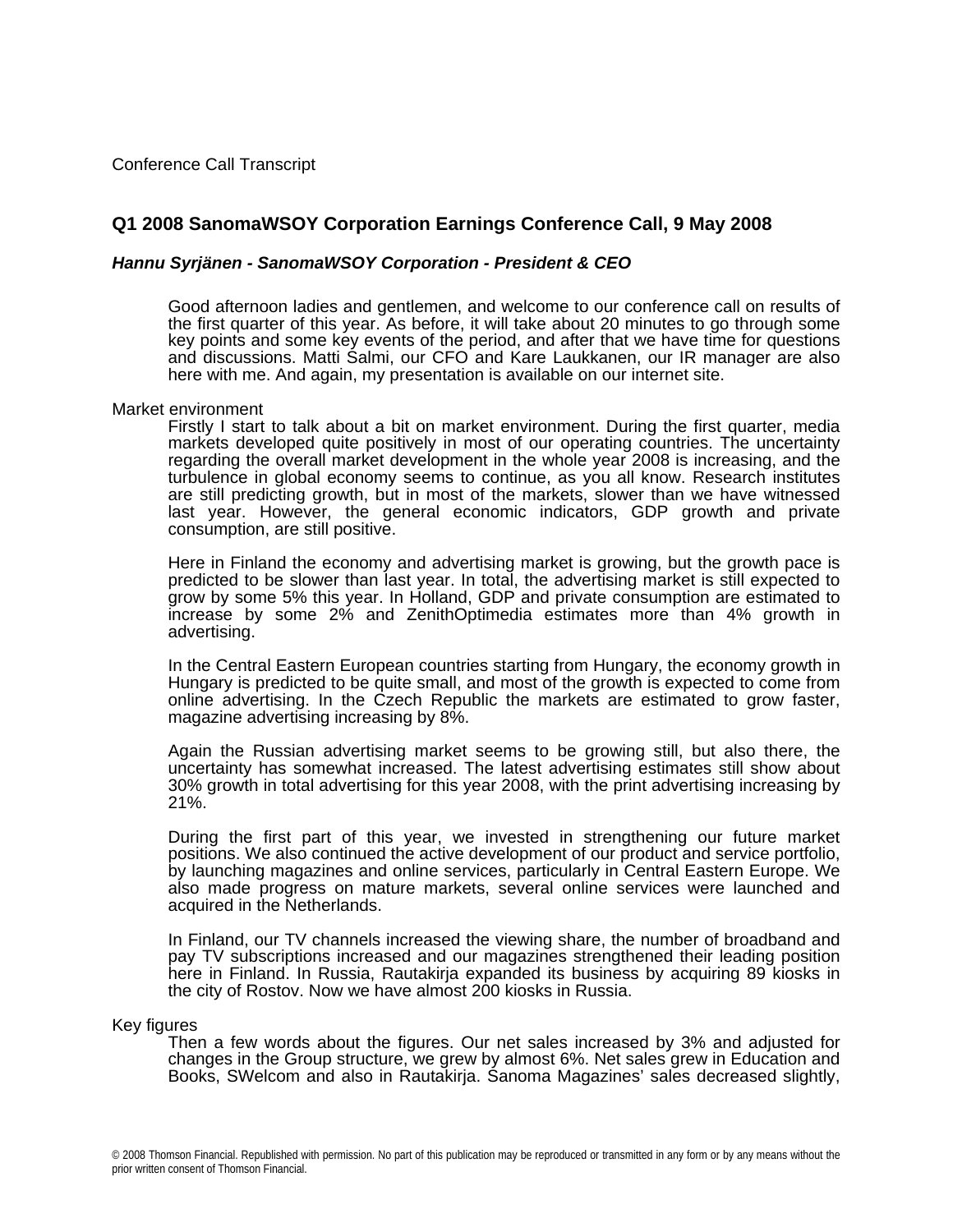due to divestment of operations and Sanoma due to decrease of single copy and free sheet market.

Our EBIT, excluding the non-recurring capital gains, decreased by 7%, to EUR 49 million. However, including the gains on the sales of assets, we improved our EBIT by 35% to EUR 73 million. We sharply improved result in SanomaWSOY Education and Books, SWelcom and Rautakirja.

Our equity ratio was 44% which is still on the high end of our target, which is between 35% and 45%. Our earnings per share increased by 57%, to EUR 0.34, and market cap in the end of March, was about EUR 2.8 billion.

#### Sanoma Magazines

A few words about each of our five divisions, starting again from the biggest one, Sanoma Magazines. In magazines our year started as planned. Due to divestment of operations, Sanoma Magazines' net sales were below that of the previous year. Adjusted for changes in the Group structure, the Division's net sales grew by 2%. Net sales increased in all businesses except in Sanoma Magazines Netherlands where some operations were divested, both in June 2007 and also in January 2008.

Advertising sales grew clearly, by about 10%. Most growth came from Sanoma Magazines International and online advertising sales in the Netherlands. Circulation sales decreased a bit, by 1%, mainly due to the declining single copy sales in Holland.

Sanoma Magazines' operating profit decreased from the previous year, but including EUR 23.5 million capital gains from the sale of our movie distributor R.C.V. Entertainment, Sanoma Magazines' result improved almost by 50%, to EUR 48 million.

We are still very confident about Sanoma Magazines' performance in the whole year of 2008. And we have kept our guidance unchanged here, and are still guiding for increase in the net sales and improvement in operating profit, excluding capital gains.

#### Sanoma

For our Finnish newspaper operations, the picture of the first quarter is a bit mixed. Net sales grew in Helsingin Sanomat, our main broadsheet newspaper, but the net sales declined in Ilta-Sanomat our tabloid, and in other publishing. The reason for this was the decline in Finnish tabloid and free sheet markets as well as the discontinuation of the printed version of our financial daily which is called, or was called Taloussanomat.

Our online operations grew significantly, for example, in Helsingin Sanomat business unit, online advertising increased by 39%. Sanoma's operating profit decreased by 8%, to EUR 17.9 million, mainly due to the decline in tabloid market that reduced operating profit of Ilta-Sanomat business unit, as I mentioned already.

We believe that in the future, the strongest growth of Sanoma comes from digital businesses, while the printed media will also be strongly developed. Also in Sanoma we have kept our guidance despite a bit slow at the start of the year compared to 2007. In 2008 net sales are estimated to grow, and operating profit excluding the capital gains is expected to improve here as well.

#### SanomaWSOY Education and Books

SanomaWSOY Education and Books; this was good first quarter for the Division. Net sales increased in all businesses and grew in total by 12%. Growth was particularly strong in the international growth areas, educational publishing and language services. Also general literature was slightly up from the comparable period.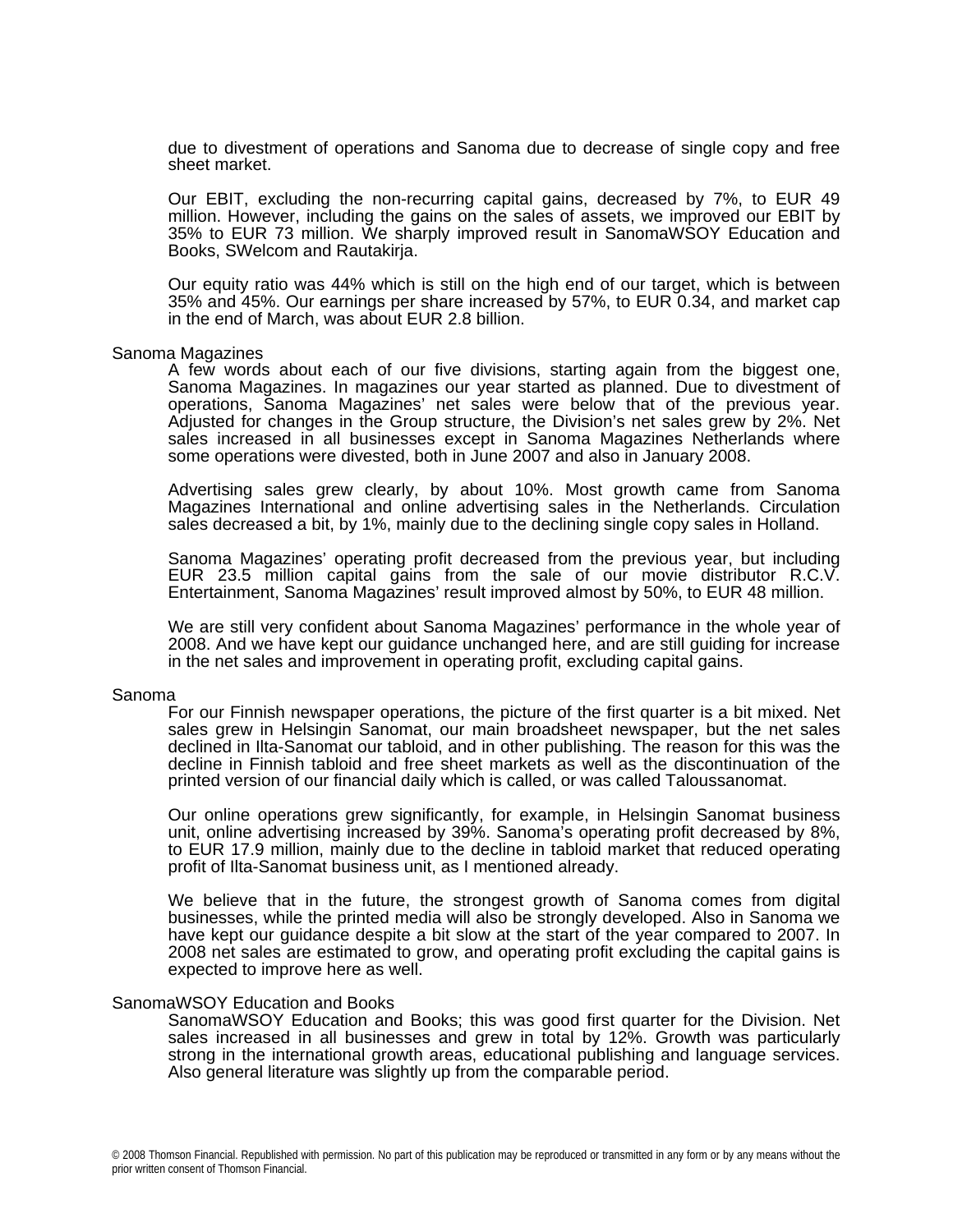In educational publishing, most growth came from the Dutch operations, largely due to shift of sales from second quarter to the first quarter. Division's operating profit improved, but due to the strong seasonality of educational publishing business, the operating profit for the whole Division was still negative about EUR 4 million in the first quarter. The acquisition of the Polish educational publisher Nowa Era grows the educational publishing business and therefore increases seasonality in the whole Division even more.

This year 2008, we estimate that SanomaWSOY Education and Books Division is going to increase its net sales. Operating profit, excluding major and non-recurring capital gains, Nowa Era included, is expected to improve clearly.

#### SWelcom

Our TV and broadband operations had also very good start for this year. Division's net sales grew by 15% due to the strong performance of Welho; pay TV and broadband subscriptions as well at the sale of the digital set-top boxes. Also our new TV and radio channels did well.

Our TV channels clearly increased their shares of viewing numbers, and in March the share of all TV viewing rose to 14.3%. It was 11.1% in the beginning of last year. The 100,000 mark in Welho's broadband subscriptions was reached in January and in pay TV services the same figure in February. The switchover to the era of digital TV was successful in the cable network which partly contributed to increase in demand for pay TV services as well.

We were also able to improve our operating profit significantly by 39%. This year, SWelcom is expected to continue to increase its sales and to clearly improve its results.

#### Rautakirja

Finally, Rautakirja; the first quarter was strong also for Rautakirja division. Rautakirja net sales grew by 5%. Net sales grew in all our businesses. Particularly successful during the first quarter were kiosks and movie theatres.

Kiosk business is developing strongly, especially in Russia. And we have, as I mentioned in the beginning, now almost 200 kiosks there, mainly in the Moscow and Rostov regions. Also the movie theatre business continues to grow. The number of movie-goer is growing and new theatres will be opened during the latter part of this year.

During the first quarter Rautakirja's operating profit increased by 11% to EUR 9.9 million, and kiosk operations and entertainment business improved their profits considerably as a result of increased sales. For this year 2008, Rautakirja is expected to increase its net sales and improve its results as well.

#### Outlook for 2008

About our guidance for this year; so we have kept our guidance unchanged for 2008. We estimate that our net sales will grow in line with the previous year. And, as you may remember, in 2007 we increased our net sales by 6.7%. And we are guiding our operating profit, excluding major non-recurring capital gains, to continue to improve. Also last year 2007, our EBIT, excluding these mentioned capital gains, was record high at EUR 303.5 million.

#### Summary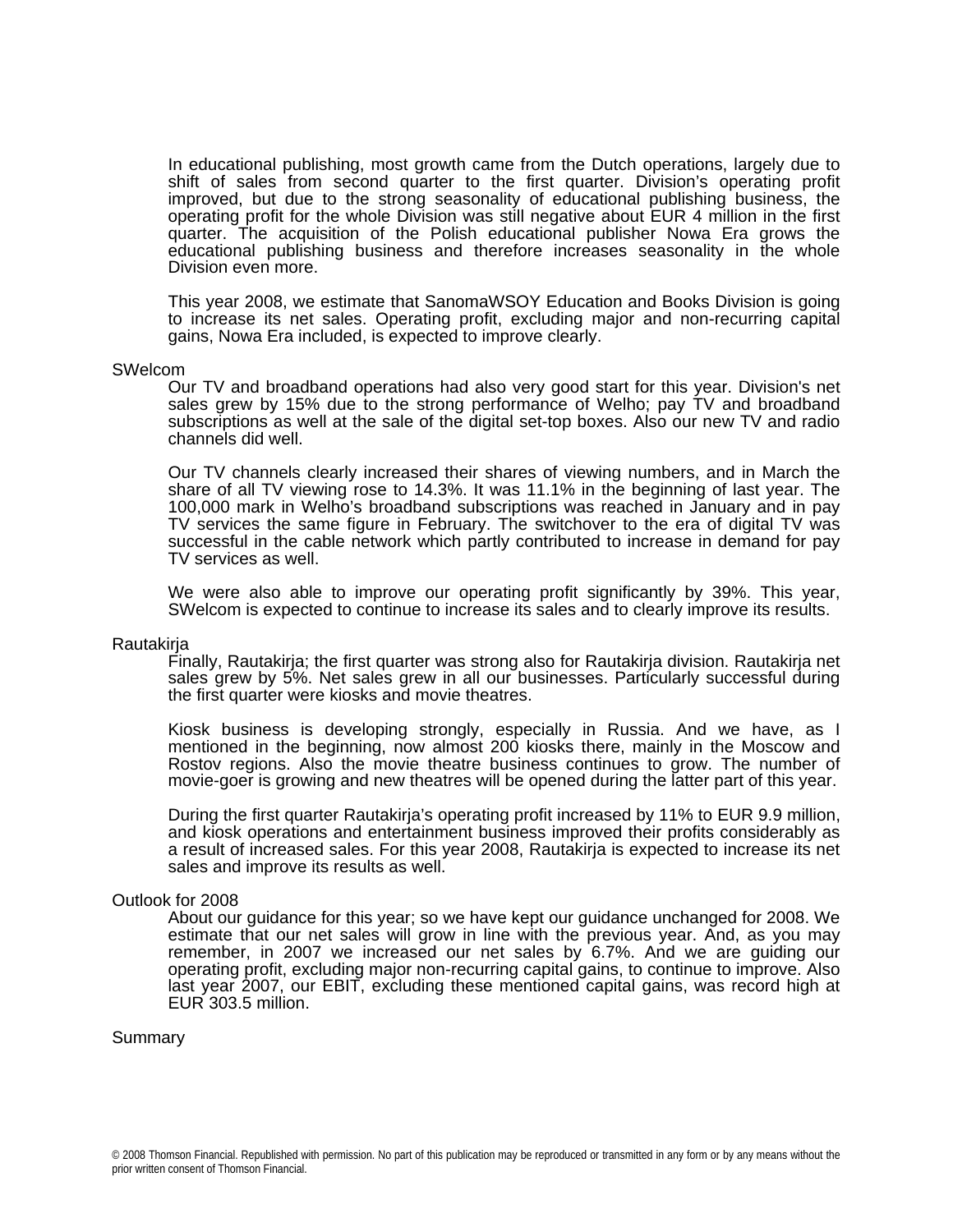To sum up, the year started well and according the plans. Still some uncertainties in the market, but I am very confident that we are in a good position to grow and develop our operations also in this market environment.

So ladies and gentlemen, thank you very much for listening this Friday afternoon. We are ready for your questions.

### **QUESTIONS AND ANSWERS**

### **Q: Alex Wisch - Standard & Poor's - Analyst**

I have just one question on the Sanoma Magazines which was a bit soft this quarter, and where operating profit fell 22.2% in the quarter excluding the capital gain. Because your guidance for the full year is of operating profit to improve, that means a dramatic improvement in profitability in the rest of the year. How do you see that happening?

#### **A: Hannu Syrjänen** *- SanomaWSOY Corporation - President & CEO*

First of all of course, one reason is that we divested some businesses that I mentioned, puzzle magazines last year, R.C.V. in the beginning of this year. Of course the immediate impact was there during the first quarter.

Secondly, this is the smallest quarter of the business and the month and quarters are not really equal. Timing issues are of course important as well. We had Easter this year during the first quarter; it was during the second quarter last year and therefore there were different amount of titles published.

So there are many reasons for this decline. This was in percentage-wise pretty big, but in money-wise not that huge taking into account the reasons I already mentioned. There is not one reason to improve it, but many reasons for the situation during the first quarter.

#### **Q: Alex Wisch** *- Standard & Poor's - Analyst*

One more question about your outlook on advertising, because of the weakness that we saw also in Sanoma, the newspaper operation?

### **A: Hannu Syrjänen** *- SanomaWSOY Corporation - President & CEO*

Tabloid market is the main reason, tabloid market has been pretty soft in the beginning of the year and also free sheet market has been pretty soft as well. Our main newspaper, Helsingin Sanomat, did very well; they grew and also improved their profitability. The main reason for newspapers were those mentioned; the tabloid and free sheet market.

### **Q: Alex Wisch** *- Standard & Poor's - Analyst*

And these are the trends for the rest of the year?

### **A: Hannu Syrjänen** *- SanomaWSOY Corporation - President & CEO*

Our guidance is unchanged there as well. Of course, what is going to happen is somewhat the migration from print to digital. We have invested a lot in digital, as I mentioned in my presentation. The digital advertising grew by 39% during the first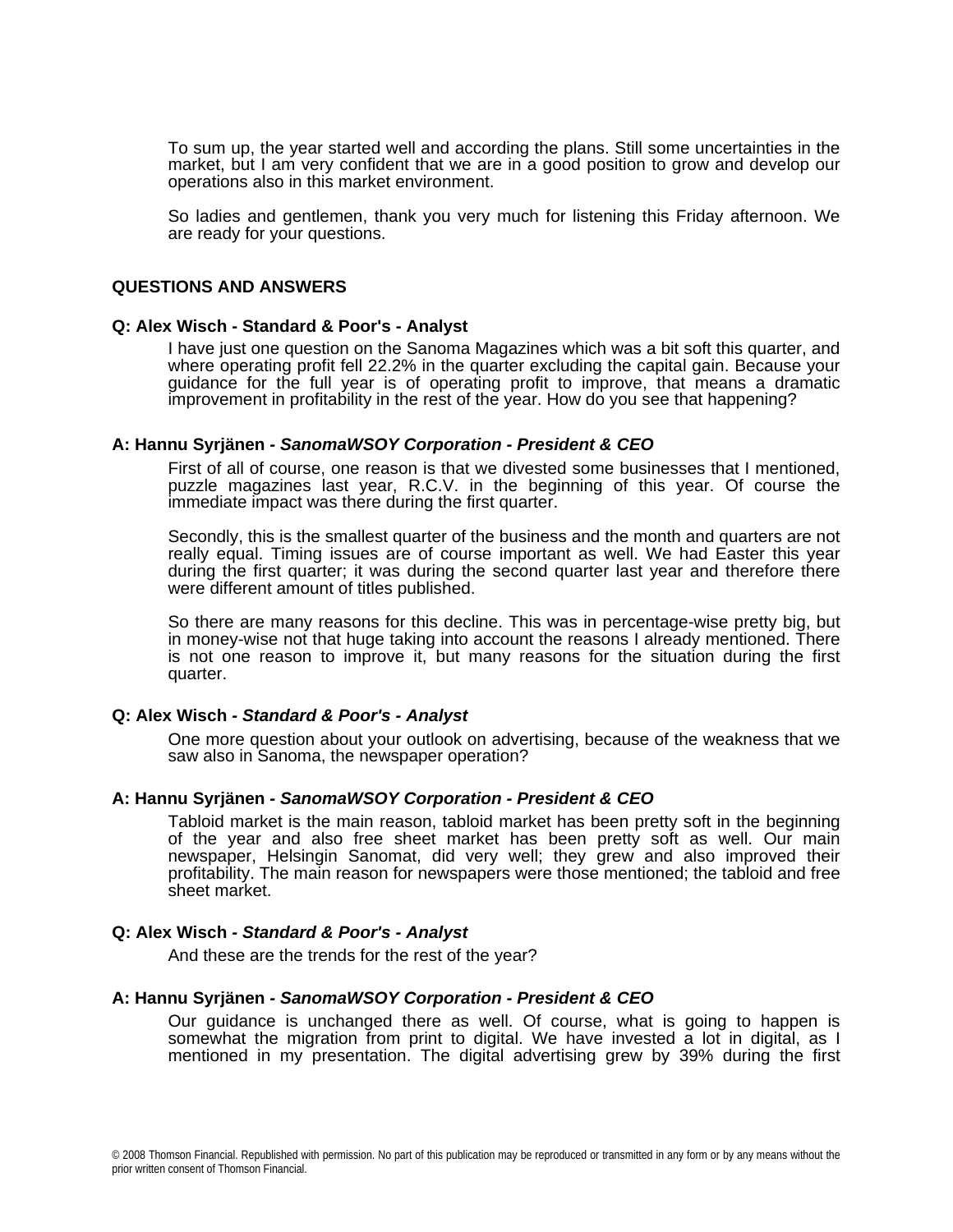quarter, and it's very profitable as well. So we have also here many reasons to believe that our guidance is valid.

## **Q: Henrik Olsson -** *Analyst*

The first question on this Nowa Era acquisition. Was that consolidated on the January 1st?

## **A: Hannu Syrjänen** *- SanomaWSOY Corporation - President & CEO*

It has been consolidated in late March. So no real impact on the figures we are talking about. The impact is there for the first time during the second quarter.

## **Q: Henrik Olsson -** *Analyst*

Okay, so neither sales nor profits really saw any impact.

## **A: Hannu Syrjänen** *- SanomaWSOY Corporation - President & CEO*

Yes.

## **A: Matti Salmi – SanomaWSOY Corporation -** *CFO*

Only in the balance sheet. It's on the balance sheet, but not on the P&L.

### **Q: Henrik Olsson -** *Analyst*

Okay, thank you for that. And then just coming back to the Easter impact, I can see that it clearly had an impact on the newspaper business which is a daily business, I understand that. But can you help me to understand why it would have a significant impact on the magazine business?

### **A: Hannu Syrjänen** *- SanomaWSOY Corporation - President & CEO*

The point is that it very much depends on timing again. If you think of weeklies, for instance, we have some titles which had two issues less than last year because of timing and in many cases one issue less than during the first quarter of 2007. The impact comes from the number of issues. And then, of course, the impact goes to the single copy sales and advertising.

### **Q: Henrik Olsson -** *Analyst*

Okay. And then finally, a question on your guidance for 2008. The words are exactly the same, but is the EBIT number you had in your mind, when you announced the full year results of 2007, is that the same EBIT number you still have in mind of the first quarter?

### **A: Hannu Syrjänen** *- SanomaWSOY Corporation - President & CEO*

Good, good, good question. We are not disclosing that detail because otherwise we should give the figure we had in mind. But anyway, our guidance is unchanged.

## **Q: Henrik Schultz** *- Kaupthing - Analyst*

Before turning to the newspapers, I would like to revisit the issue of the magazines again and simply ask if you could add a little more color? For example, try to quantify a little bit the Easter effect in the particular markets of the Netherlands for example, the single copy sales, and also the deceleration in growth, for example, in international business.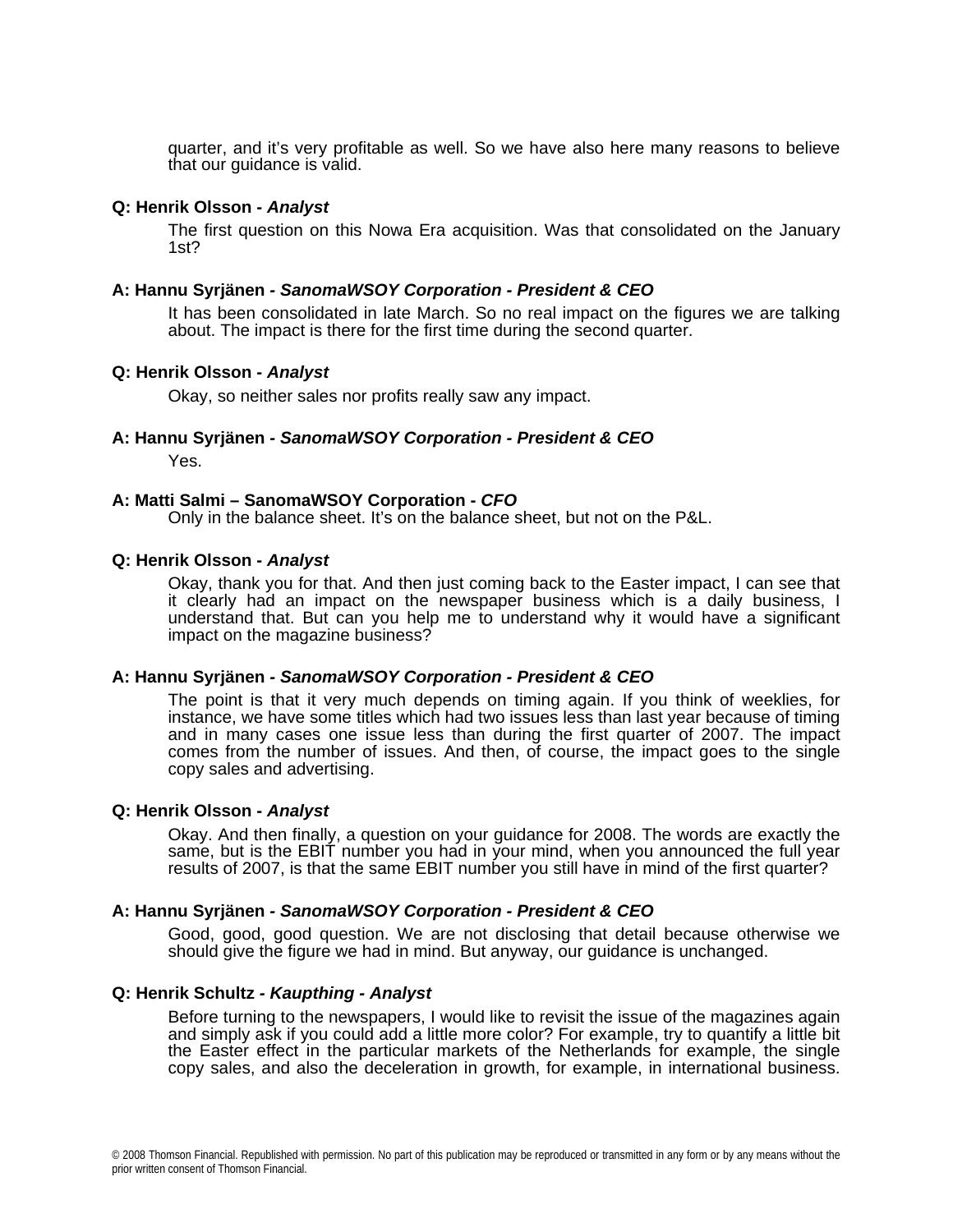How much of that is, currency effect and possibly how much of that is Easter effect? How do you see, in a sense, the underlying business going on from here? In terms of the profit level of magazines again, having an impact, should we factor in for the disposal of businesses of last year, just to get more of a feeling for what's going on?

## **A: Hannu Syrjänen** *- SanomaWSOY Corporation - President & CEO*

It's very difficult to say because I don't have precise figures here. But bearing in mind that we have more than 300 magazines, and the impact was very different in different titles. It's very difficult to say, but as I said, we had some magazines for instance, where we had two numbers less than last year. Of course, it was not the same for all the titles; it varies. But it's very difficult to quantify, but we should not overestimate it either.

## **A: Matti Salmi** *- SanomaWSOY Corporation - CFO*

In the currencies we didn't have any major effect. There is a little effect depending on the ruble or Hungarian currency. But they move actually in different directions so you could say that there is no major effect on the currencies.

## **Q: Henrik Schultz** *- Kaupthing - Analyst*

What about turning to the newspapers and to some extent sticking with the magazines, I am sure you have your April numbers available, which would allow you to adjust completely for the Easter effect.

Turning to the newspapers specifically, because there the effect was quite respectable to all titles really.

### **A: Hannu Syrjänen** *- SanomaWSOY Corporation - President & CEO*

The Easter effect of course will even up during the second quarter, it's for sure.

## **Q: Henrik Schultz** *- Kaupthing - Analyst*

Exactly, so you must have a pretty good idea now of the underlying effect, taking into account the April numbers. I'm not trying to get at the April numbers as such, I'm just trying to get to how much the effect is

## **A: Hannu Syrjänen** *- SanomaWSOY Corporation - President & CEO*

Yes, we do not publish our figures on monthly basis.

### **Q: Henrik Schultz** *- Kaupthing - Analyst*

I appreciate that, but what I'm getting at is of course, is that you have the April numbers in your books, you will know exactly what the effect has been year to date from April, taking into account the Easter effect, and that's what I'm getting at. What's your underlying view of the business? Is that weaker? Is all of the weakness that you have published in the first quarter, is that really attributable to the Easter effect, or what?

## **A: Hannu Syrjänen** *- SanomaWSOY Corporation - President & CEO*

As I said, we should not overestimate it and no react on that. It was only one issue for instance, what comes to newspapers; we also had elections last year. It's also booming a bit always. So there are of course other issues, other things to effect on this because